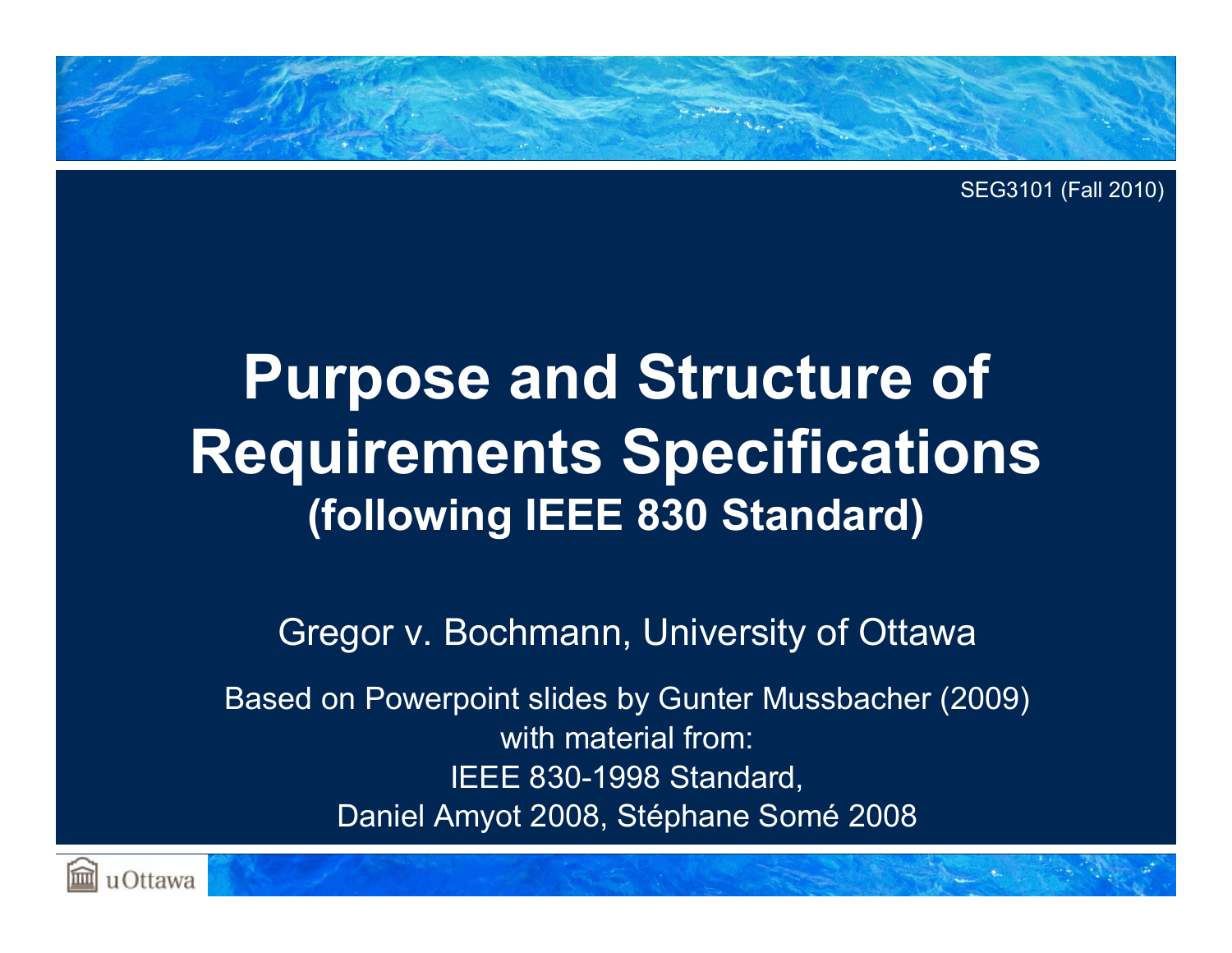# **Table of Contents**

- Purpose and Structure of the Requirements Specification Document
- Two standards about software engineering
	- IEEE 830 (1993, revised 1998) : Software Requirements Specification
	- ISO/IEC 12207 (1995) : Software Live Cylce Processes
		- was slightly revised as  $IEEE/E$ IA 12207(1996)
		- Relationship with IEEE 830 (see Annex B)

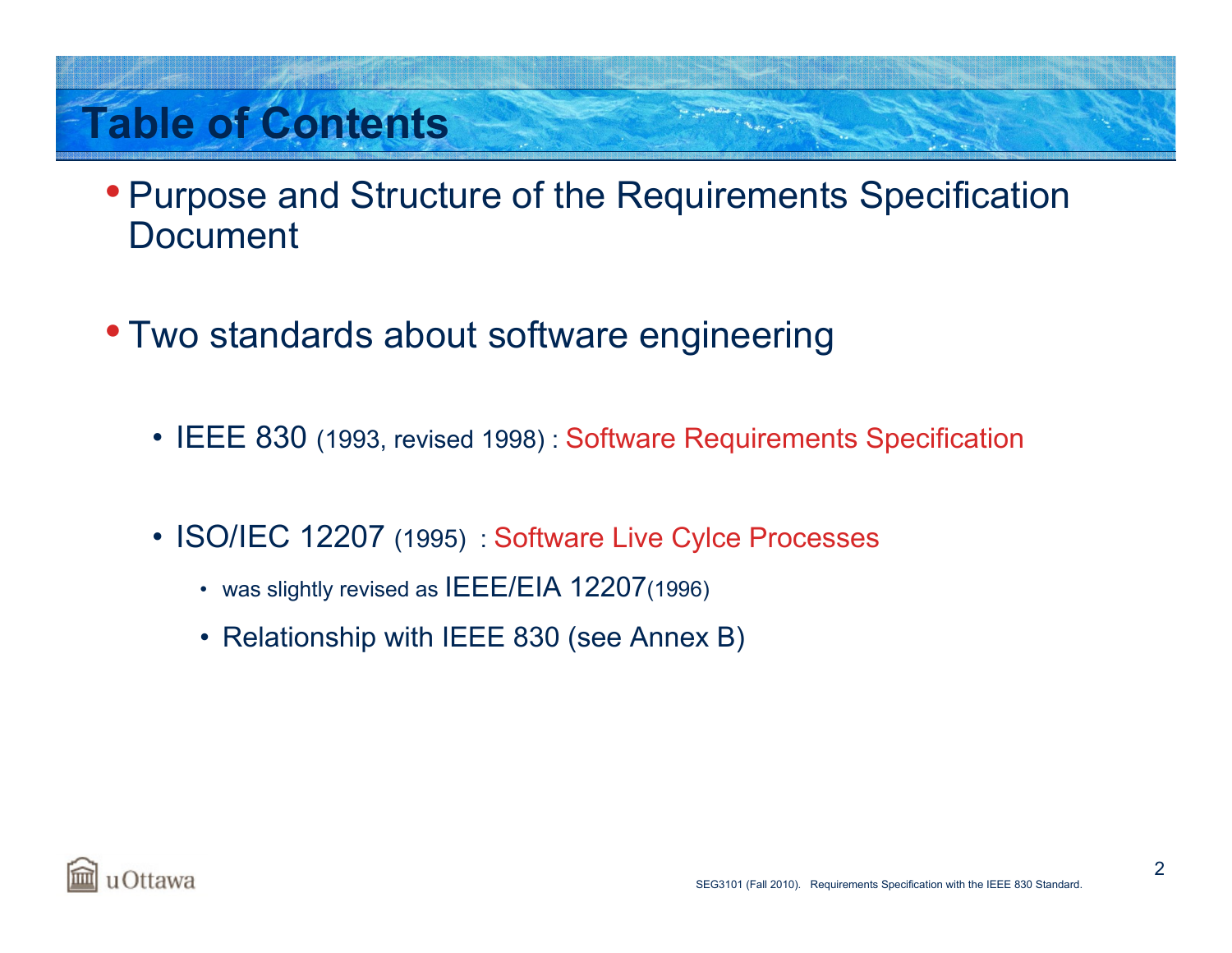#### **Requirements Specification Document (1)**

- Clearly and accurately describes each of the essential requirements (functions, performance, design constraints, and quality attributes) of the system / software and its external interfaces
	- Defines the scope and boundaries of the system / software
- Each requirement must be described in such a way that it is feasible and objectively verifiable by a prescribed method (e.g., by inspection, demonstration, analysis, or test)
- Basis for contractual agreements between contractors or suppliers and customers
- Elaborated from elicitation notes

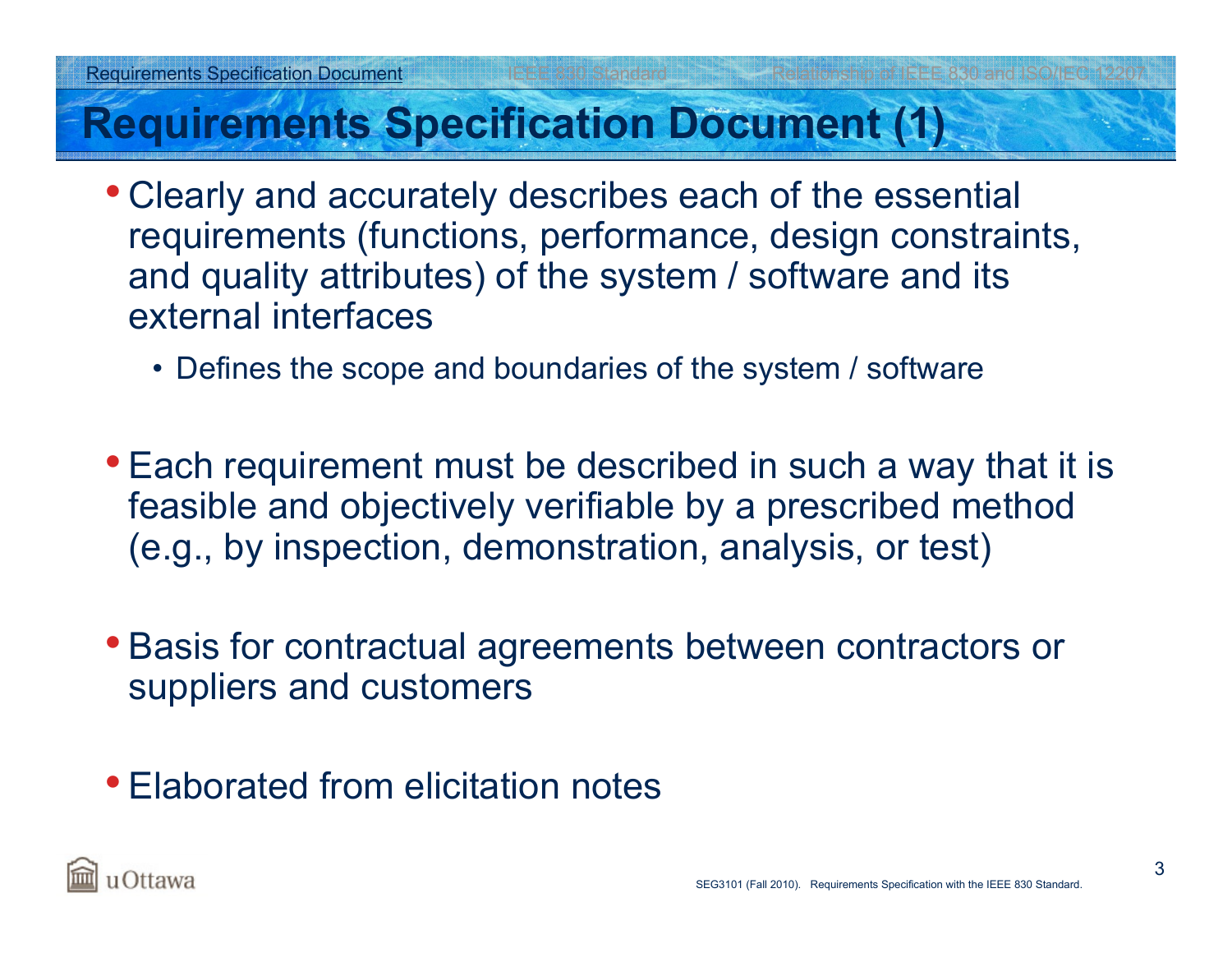#### **Requirements Specification Document (2)**

- Specifications are intended to a diverse audience
	- Customers and users for validation, contract, ...
	- Systems (requirements) analysts
	- Developers, programmers to implement the system
	- Testers to check that the requirements have been met
	- Project Managers to measure and control the project
- Different levels of detail and formality is needed for each audience
- Different templates for requirements specifications
	- e.g. IEEE 830

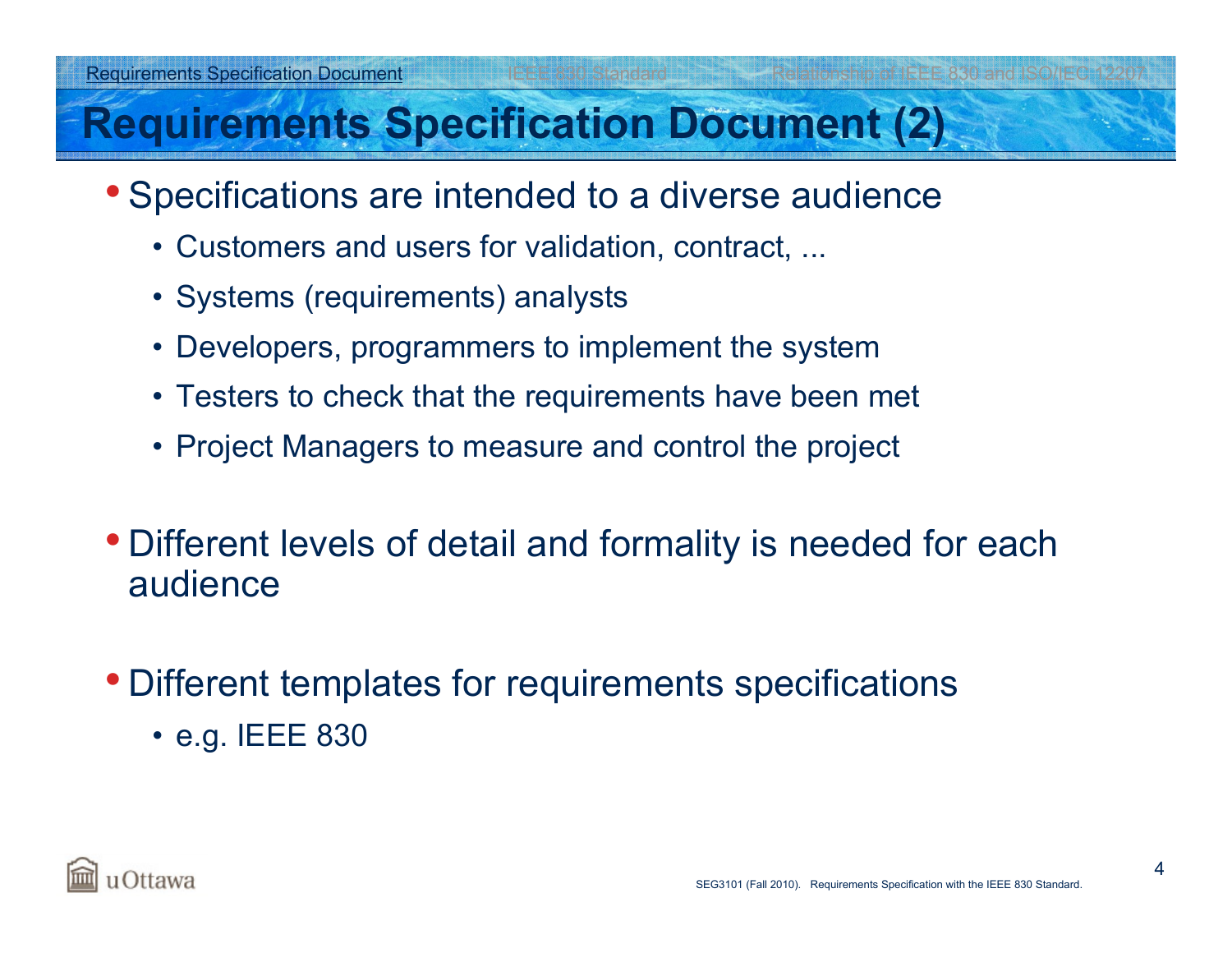

### **Example Specification (1)**



- When the switch lever is moved down, then, within 0.1 seconds, the lamp illuminates.
- <u>When</u> the <u>switch lever is moved up, then, within 0.2 seconds</u>, the lamp goes out.

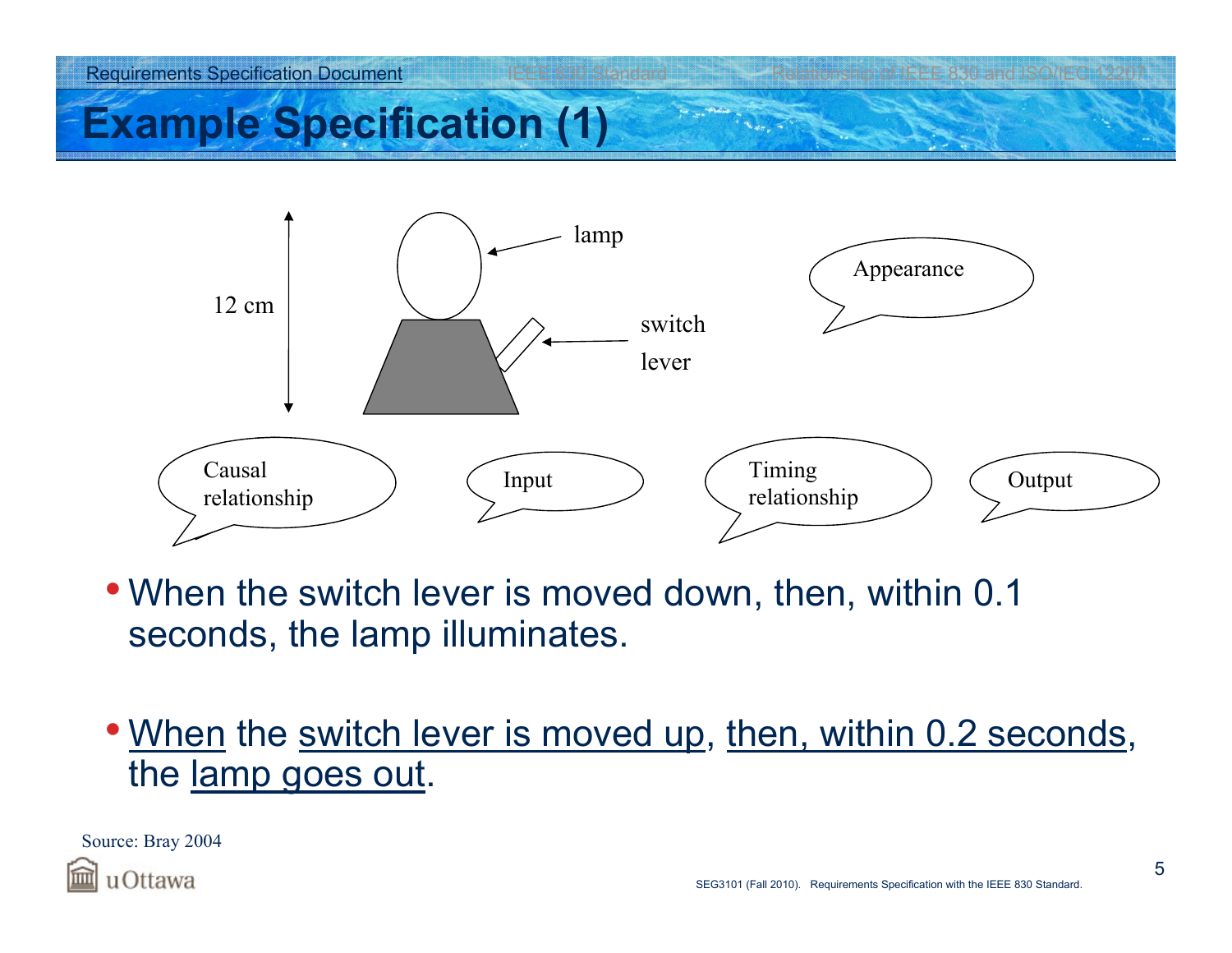#### **Example Specification (2)**

- Extract from the requirements specification
	- R1: The system shall provide illumination of at least 500 candela.
	- R2: The system shall fit within a cube with maximum width of 15cm.
	- R3: The illumination can be switched on and off by a human operator.
	- R4: The system shall respond to operator input within 0.5 seconds.
	- R5: The system shall have a built-in power supply which should be capable of maintaining continuous illumination for at least 4 hours.
	- etc . . . . . . .
- Several alternative designs could satisfy these requirements

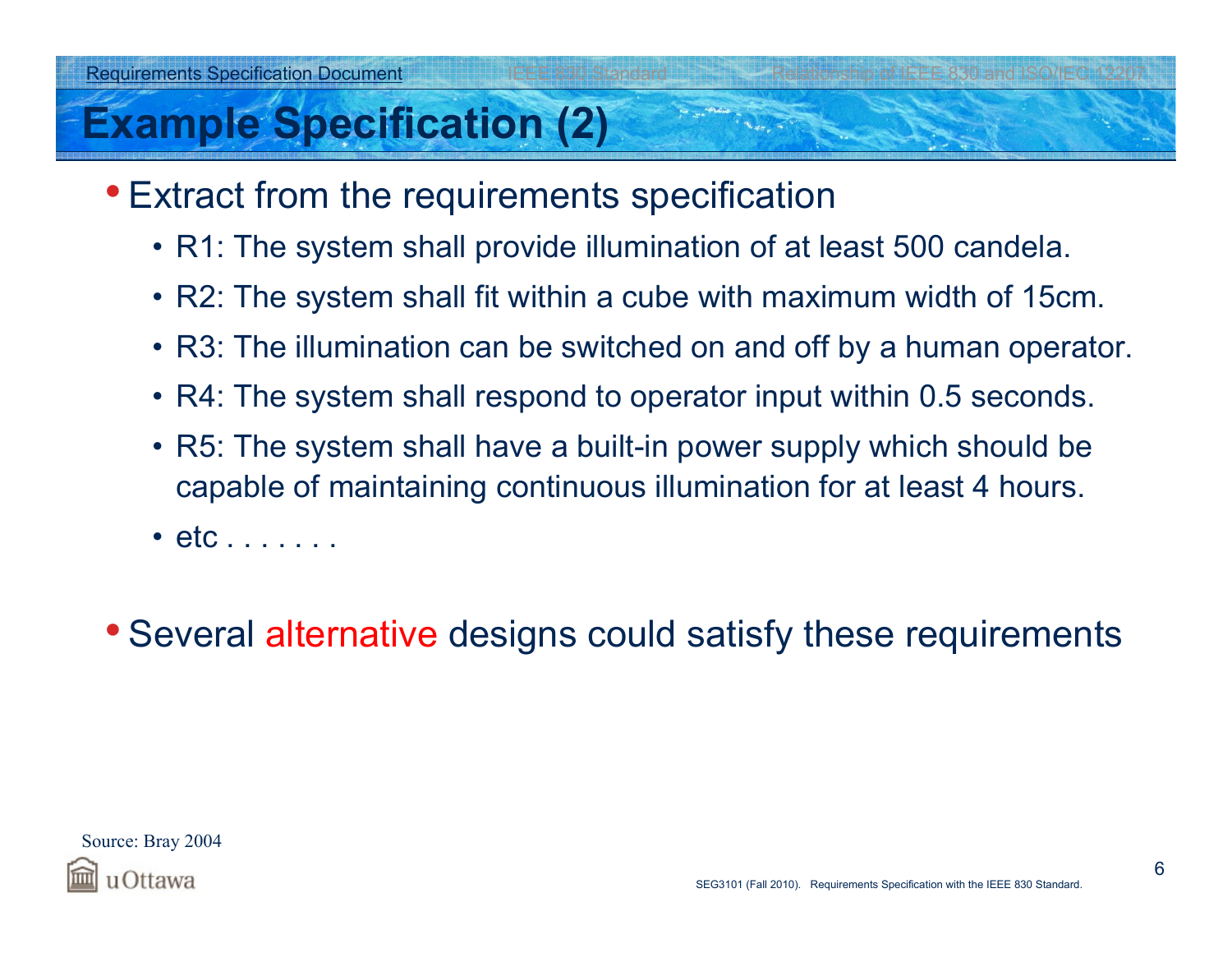#### **Purpose of Requirements (Summary)**

- Establish the basis for agreement between the customers and the suppliers on what the software product is to do
- Reduce the development effort
	- Forced to consider requirements early  $\rightarrow$  reduces later redesign, recoding, retesting
- Provide a basis for realistic estimates of costs and schedules
- Provide a basis for validation and verification
- Facilitate transfer of the software product to new users or new machines
- Serve as a basis for enhancement requests

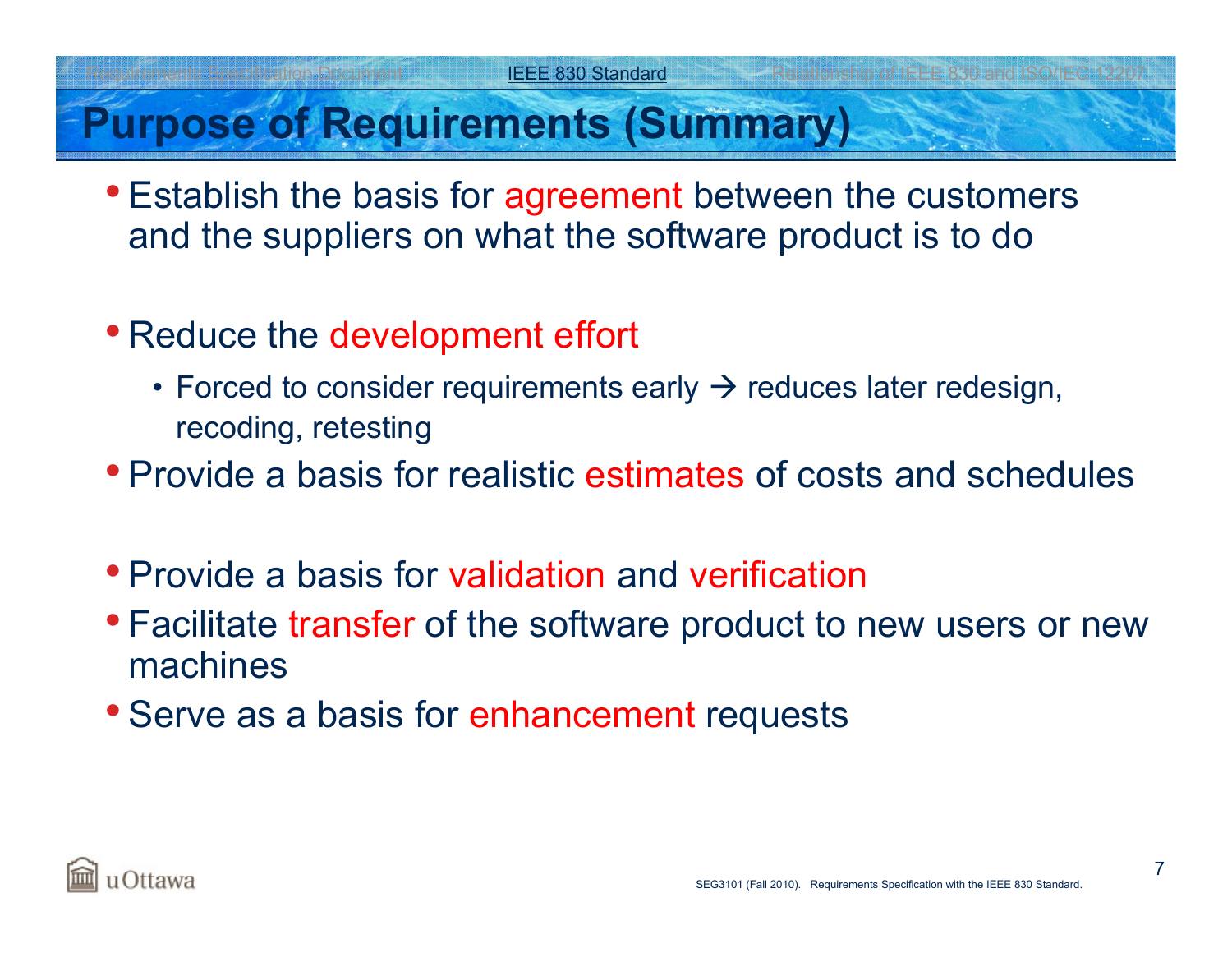IEEE 830 Standard Relationship of IEEE 830 and ISO/IEC 1220

# **IEEE 830-1998 Standard**

- Title of Standard
	- *« IEEE Recommended Practice for Software Requirements Specifications »*

- Describes the content and qualities of a good software requirements specification (SRS)
- Presents several sample SRS outlines

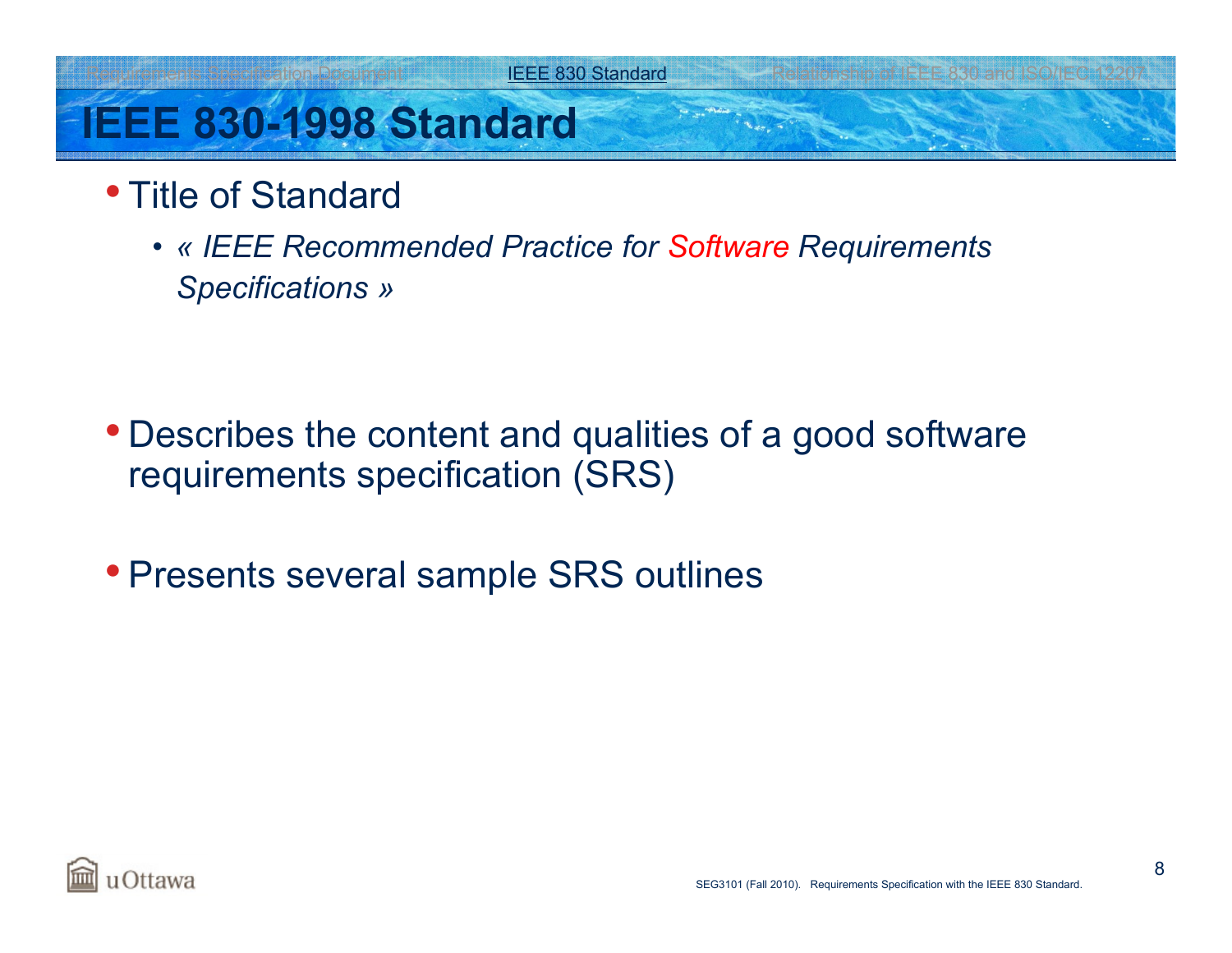### **IEEE 830-1998 Standard – Objectives**

- Help software customers to accurately describe what they wish to obtain
- Help software suppliers to understand exactly what the customer wants
- Help participants to:
	- Develop a template (format and content) for the software requirements specification (SRS) in their own organizations
	- Develop additional documents such as SRS quality checklists or an SRS writer's handbook

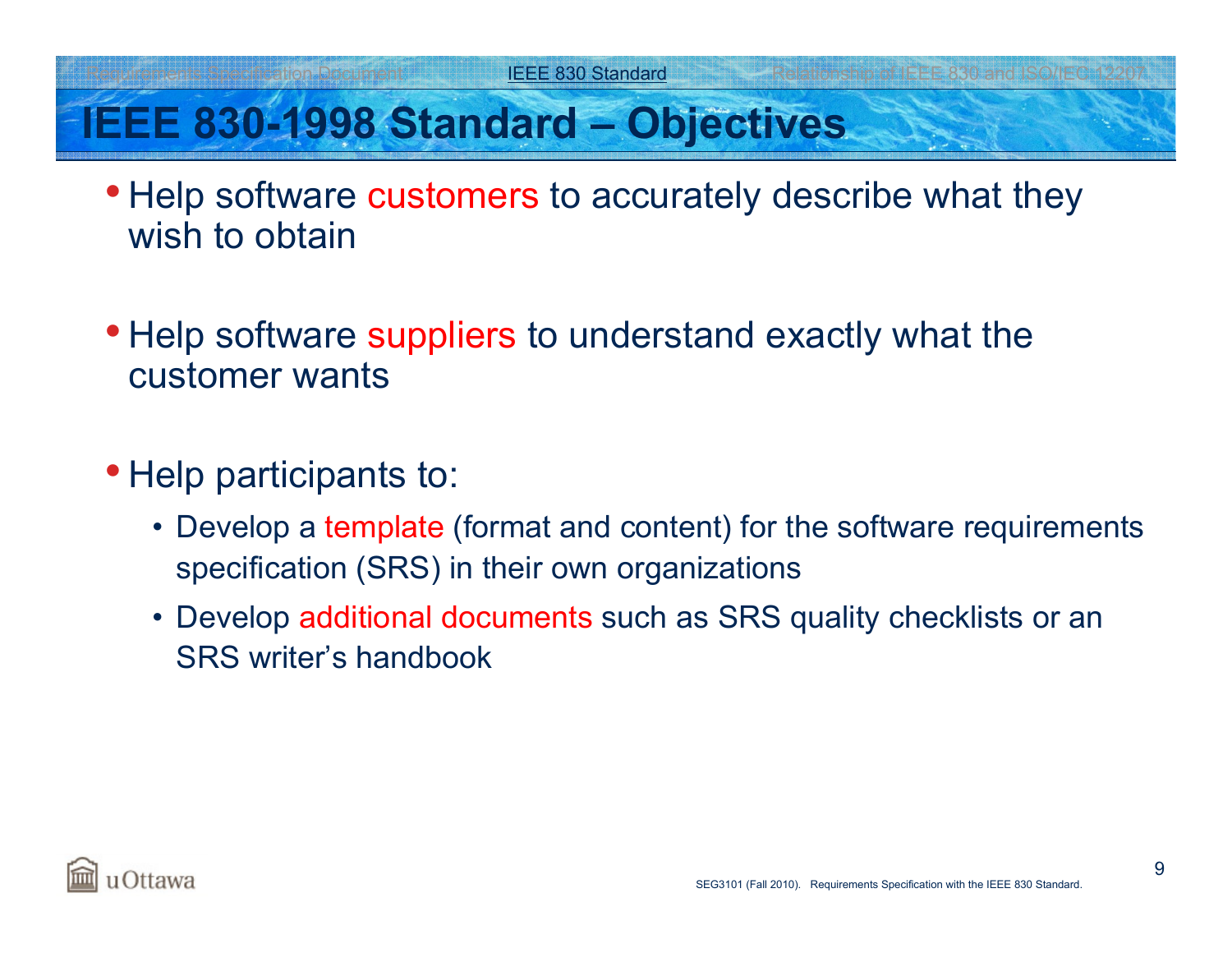### **IEEE 830-1998 Standard – Considerations**

- Section 4 of IEEE 830 (how to produce a good SRS)
	- Nature (goals) of SRS
		- Functionality, interfaces, performance, qualities, design constraints
	- Environment of the SRS
		- Where does it fit in the overall project hierarchy
	- Characteristics of a good SRS
		- Generalization of the characteristics of good requirements to the document
	- Evolution of the SRS
		- Implies a change management process
	- Prototyping
		- Helps elicit software requirements and reach closure on the SRS
	- Including design and project requirements in the SRS ?
		- Focus on external behavior and the product, not the design and the production process (describe in a separate document)

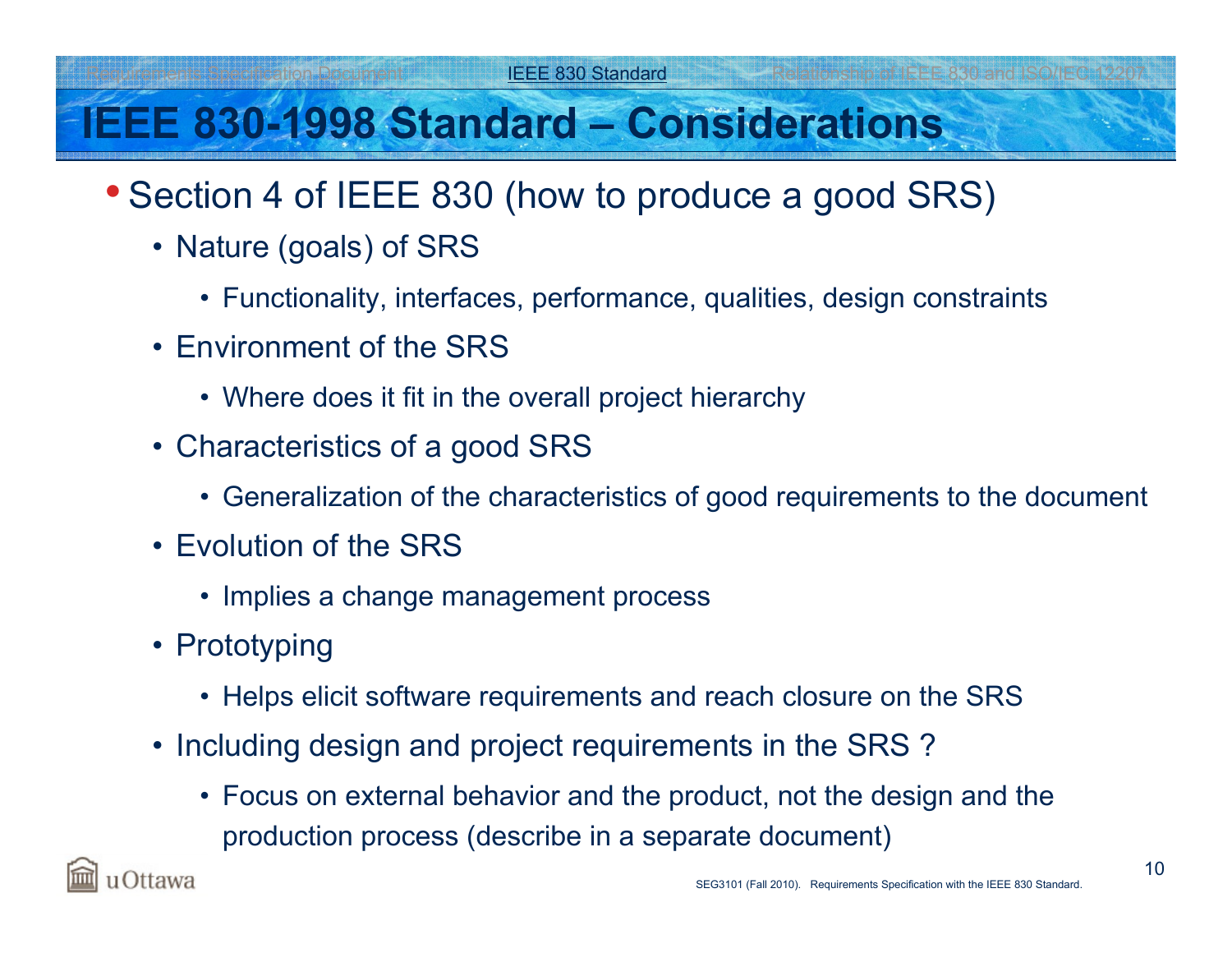#### ation Document<sup>al Repu</sup>llence Same IEEE 830 Standard Relationship of IEEE 830 and ISO/IEC 1220

# **IEEE 830-1998 Standard – Structure of the SRS**

- Section 5 of IEEE 830 describes a typical document structure
- Contents of SRS
	- Introduction
	- General description of the software product
	- Specific requirements (detailed)
	- Additional information such as appendixes and index, if necessary

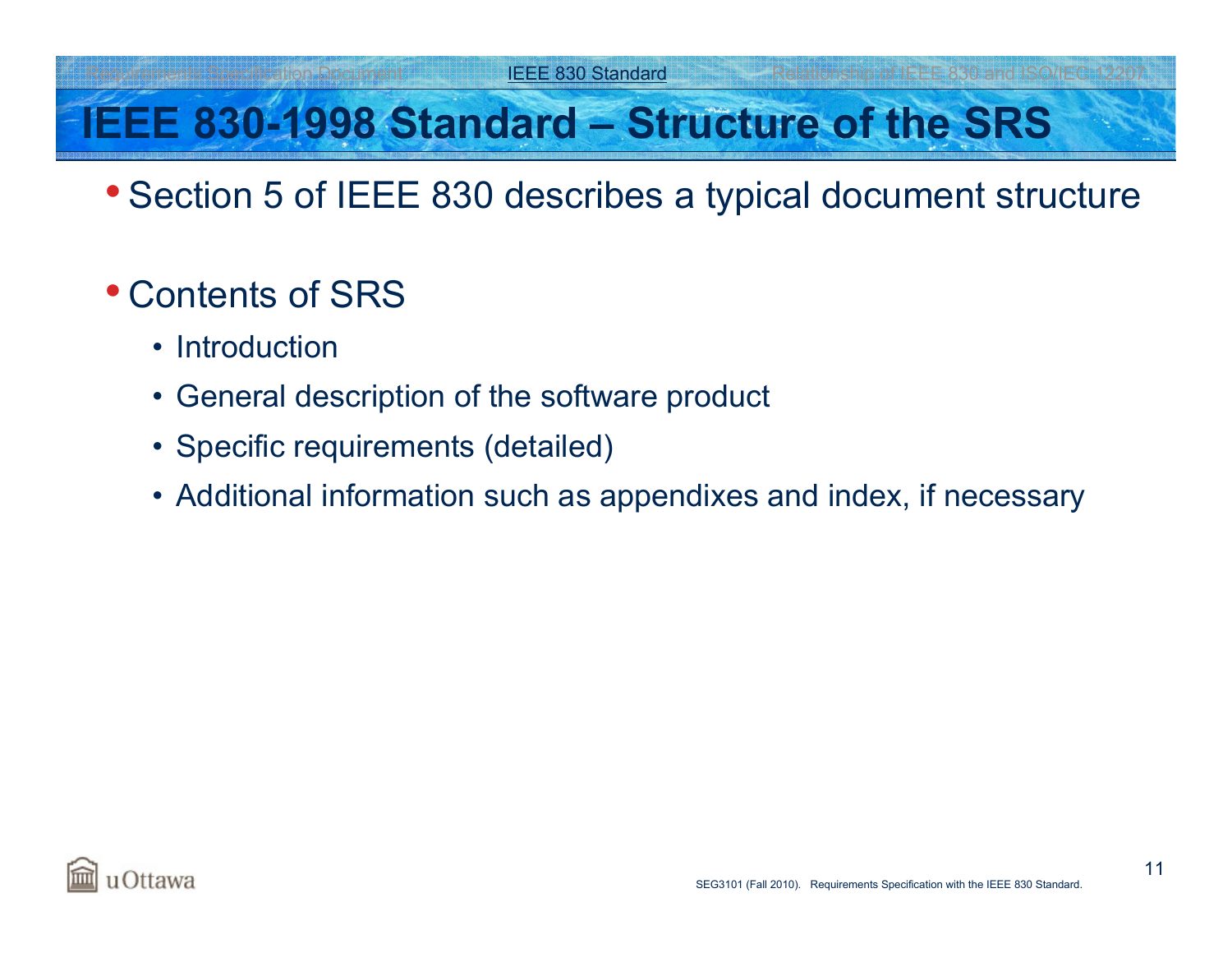#### Relation Document Internal IEEE 830 Standard Relationship of IEEE 830 and ISO/IEC 1220

## **IEEE 830-1998 Standard – Section 1 of SRS**

- Title
- Table of Contents
- 1. Introduction
	- 1.1 Purpose
	- 1.2 Scope
	- 1.3 Definitions. Acronyms, and Abbreviations
	- 1.4 References
	- 1.5 Overview
- 2. Overall Description
- 3. Specific Requirements
- Appendices
- Index

•**Describe purpose of this SRS** •**Describe intended audience**

•**Identify the software product** •**Enumerate what the system will and will not do** •**Describe user classes and benefits for each**

•**Define the vocabulary of the SRS (may reference appendix)**

•**List all referenced documents including sources (e.g., Use Case Model and Problem Statement; Experts in the field)**

•**Describe the content of the rest of the SRS**•**Describe how the SRS is organized**

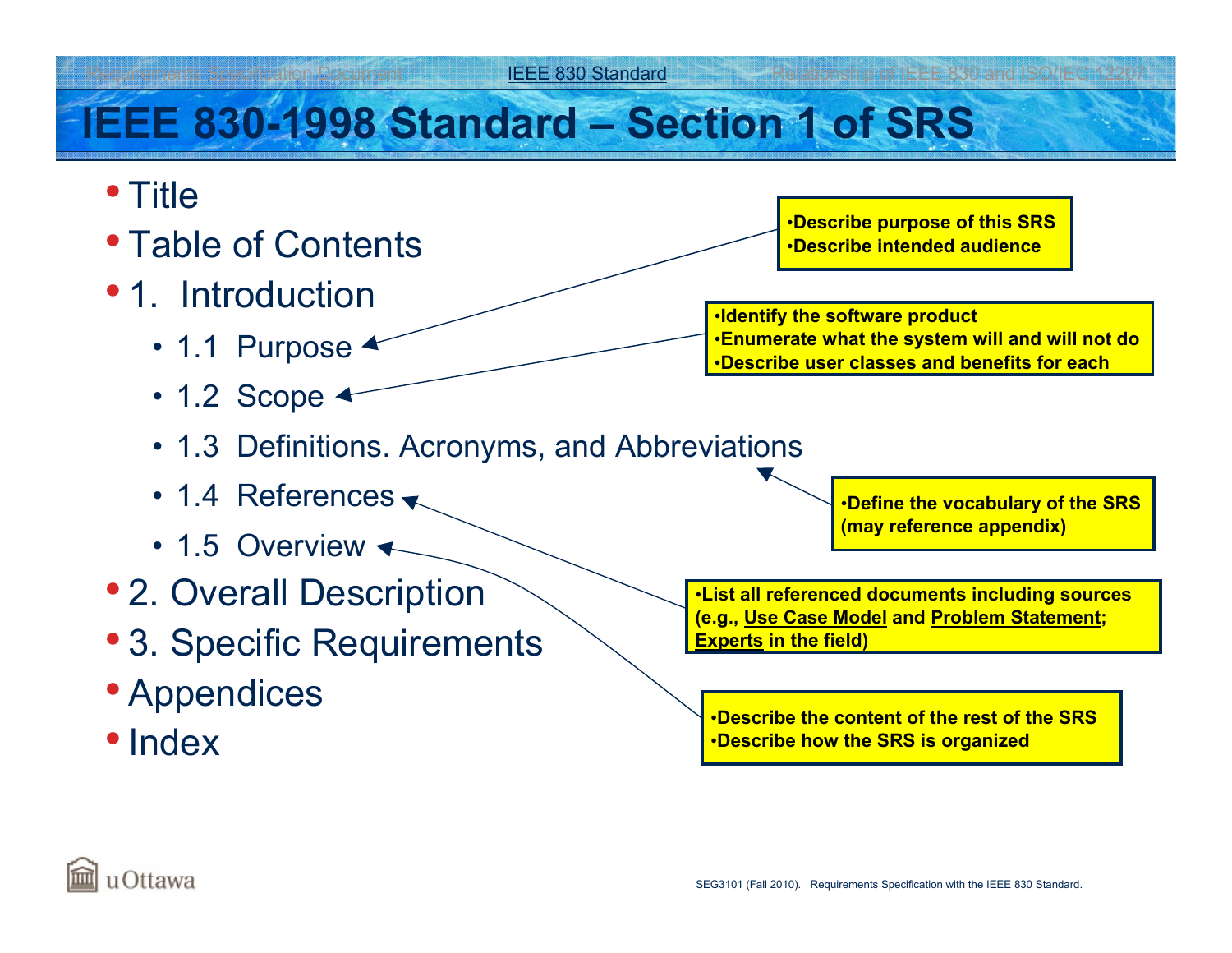#### Relation Document **IEEE 830 Standard IEEE 830 Relationship of IEEE 830 and ISO/IEC 1220**

#### **IEEE 830-1998 Standard – Section 2 of SRS**

• Title

• Table of Content *Describe external interfaces: system, user, hardware, solver* •**Present the business case and operational concept of the system** •**Describe how the proposed system fits into the business context** •**Describe external interfaces: system, user, hardware, software, communication**

- 1. Introduction
- 2. Overall Description
	- 2.1 Product Perspective
	- 2.2 Product Functions
	- 2.3 User Characteristics
	- 2.4 Constraints
	- 2.5 Assumptions and Dependencies
- 3. Specific Requirements
- 4. Appendices
- 5. Index

•**Summarize the major functional capabilities** •**Include the Use Case Diagram and supporting narrative (identify actors and use cases)** •**Include Data Flow Diagram if appropriate**

> •**Describe and justify technical skills and capabilities of each user class**

•**Describe other constraints that will limit developer's options; e.g., regulatory policies; target platform, database, network software and protocols, development standards requirements**

**States assumptions about availability of certain resources that, if not satisfied, will alter system requirements and/or effect the design.**

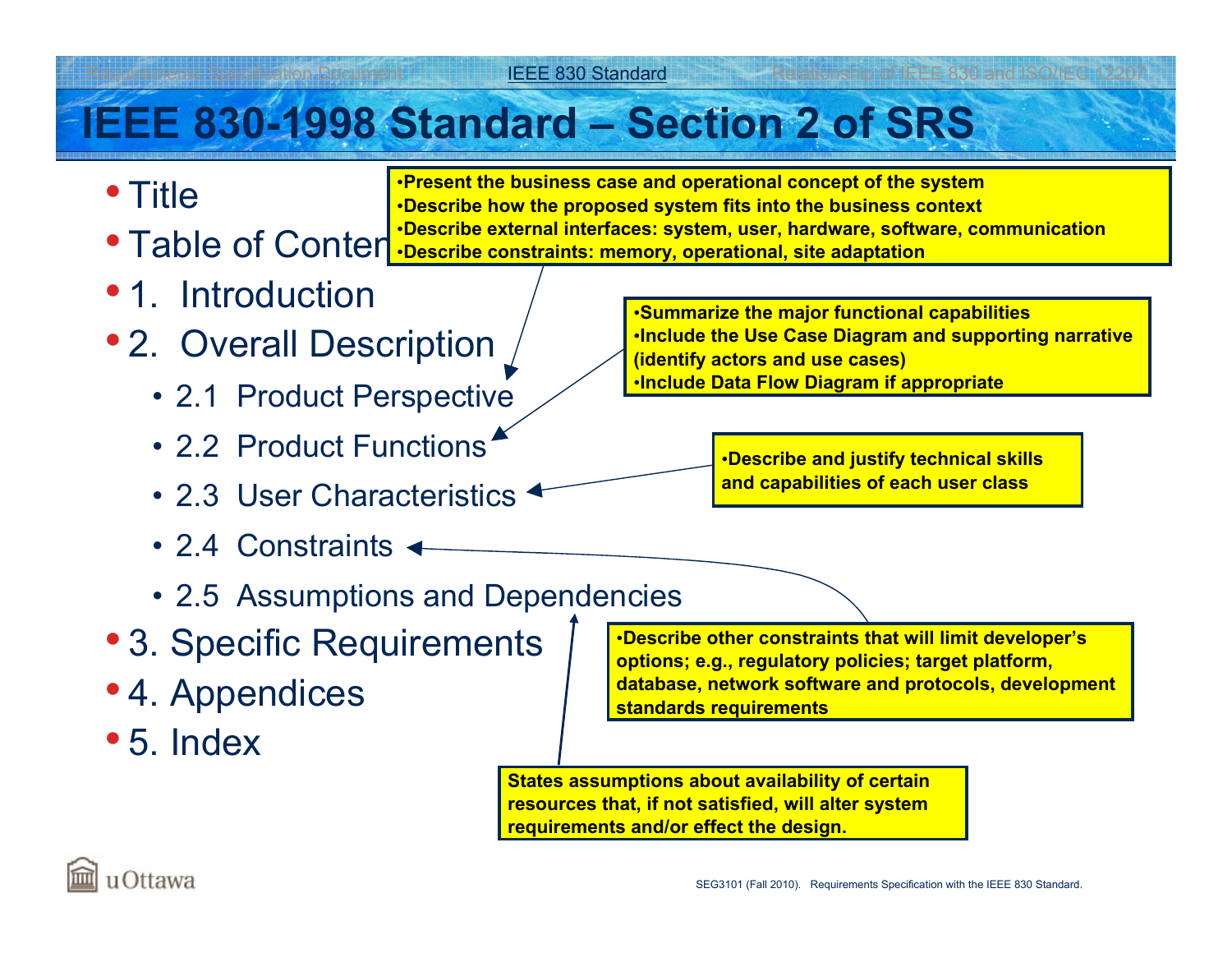#### eation Document IEEE 830 Standard Relationship of IEEE 830 and ISO/IEC 12207

### **IEEE 830-1998 Standard – Section 3 of SRS (1)**

| • 1. Introduction                 | <b>Specify software requirements in sufficient</b><br>detail to enable designers to design a system to satisfy |  |
|-----------------------------------|----------------------------------------------------------------------------------------------------------------|--|
| • 2. Overall Description          | those requirements and testers to verify<br><b>requirements</b>                                                |  |
| • 3. Specific Requirements <      | State requirements that are externally perceivable by<br>users, operators, or externally connected systems     |  |
| • 3.1 External Interfaces         | Requirements should include, at a minimum, a                                                                   |  |
| • 3.2 Functions                   | description of every input (stimulus) into the system,<br>every output (response) from the system, and all     |  |
| • 3.3 Performance Requirements    | functions performed by the system in response to an<br>input or in support of an output                        |  |
| • 3.4 Logical Database Requirem   | (a) Requirements should have characteristics of                                                                |  |
| • 3.5 Design Constraints          | high quality requirements<br><b>Requirements should be cross-referenced to</b><br>(b)                          |  |
| • 3.6 Software System Quality Att | Requirements should be uniquely identifiable<br>(c)                                                            |  |
| • 3.7 Object Oriented Models      | maximize readability                                                                                           |  |
|                                   | their source.<br><b>Requirements should be organized to</b><br>(d)                                             |  |

- 4. Appendices
- 5. Index

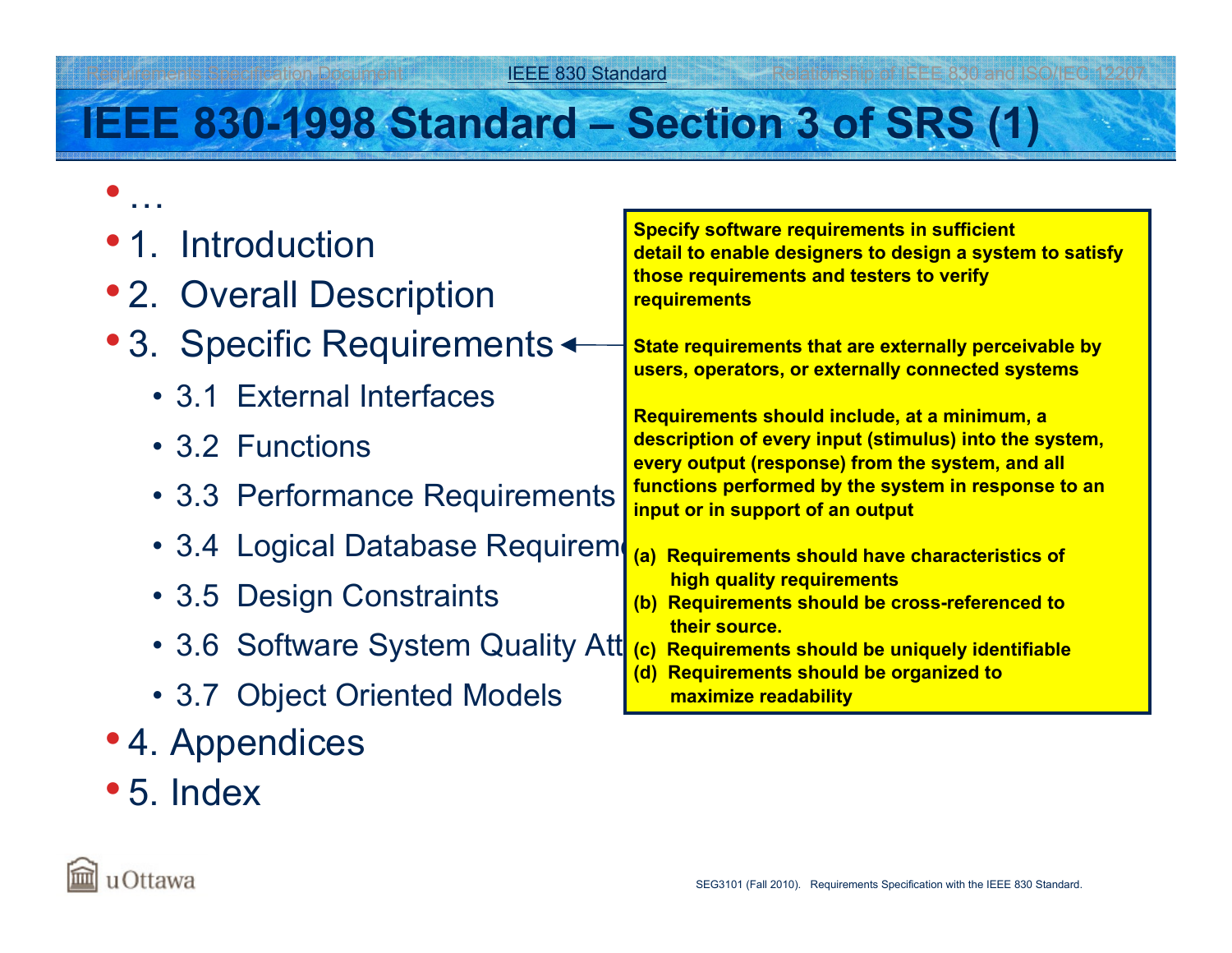#### ements Specification Document **IEEE 830 Standard Inc. According Professionship of IEEE 830 and ISO/IEC 1220**7

# **IEEE 830-1998 Standard – Section 3 of SRS (2)**

• 1. Introduction

•

…

- 2. Overall Description
- 3. Specific Requirements
	- 3.1 External Interfaces
	- 3.2 Functions
	- 3.3 Performance Requirements
	- 3.4 Logical Database Requirements
	- 3.5 Design Constraints
	- 3.6 Software System Quality Attributes
	- 3.7 Object Oriented Models
- 4. Appendices
- 5. Index

•**Detail all inputs and outputs (complement, not duplicate, information presented in section 2)** •**Examples: GUI screens, file formats**

> •**Include detailed specifications of each use case, including collaboration and other diagrams useful for this purpose**

> > •**Include:**

- **a) Types of information used**
- **b) Data entities and their relationships**

•**Should include:**

- **a) Standards compliance**
- **b) Accounting & Auditing procedures**

•**The main body of requirements organized in a variety of possible ways: a) Architecture Specification b) Class Diagram**

- **c) State and Collaboration Diagrams**
- **d) Activity Diagram (concurrent/distributed)**

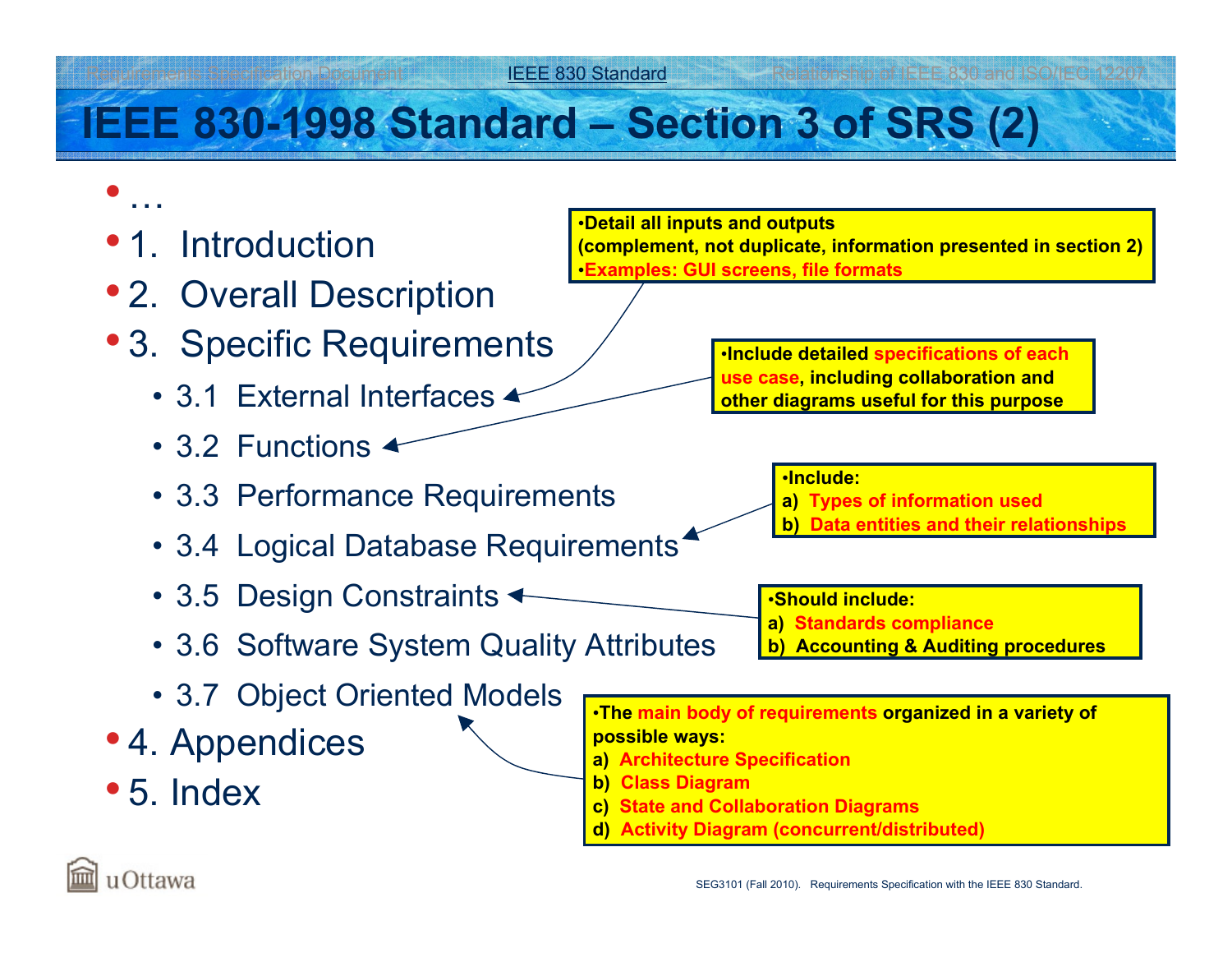# **IEEE 830-1998 Standard – Templates**

#### **Annex A of IEEE 830**

- Section 3 (Specific Requirements) may be organized in many different ways based on
	- Modes
	- User classes
	- Concepts (object/class)
	- Features
	- Stimuli
	- Organizations

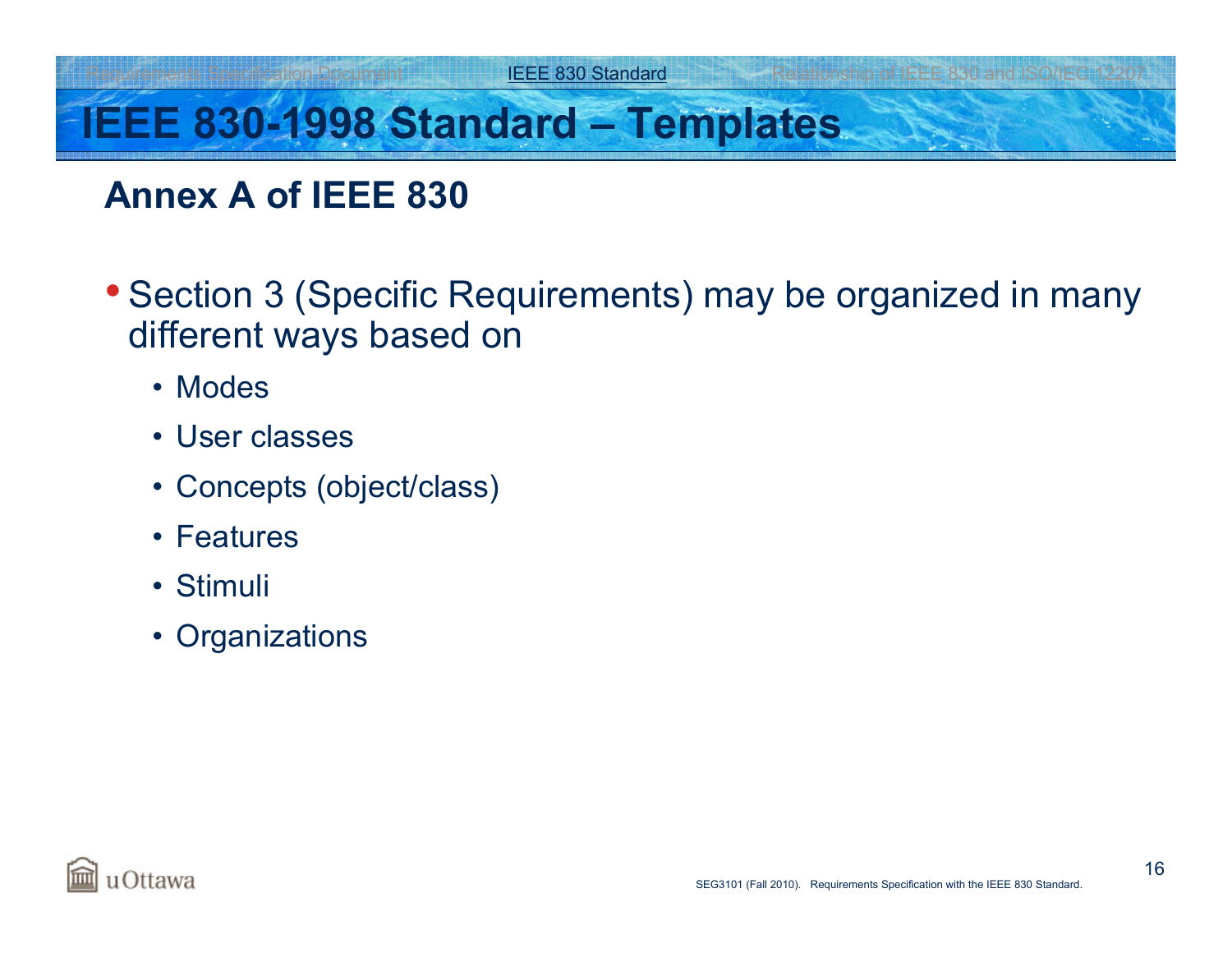# **Relationship of IEEE 830 and ISO/IEC 12207 (1)**

- **ISO/IEC 12207** 
	- Common framework for « Software life cycle processes »
	- ISO/IEC 12207 = IEEE/EIA 12207
- IEEE 830-1998 and IEEE/EIA 12207.1-1997 both place requirements on documents describing software requirements
- Annex B of IEEE 830 explains the relationship between the two sets of requirements for those who want to produce documents that comply with both standards simultaneously
- Such compliance may be required by customers when requesting proposals or issuing call for tenders